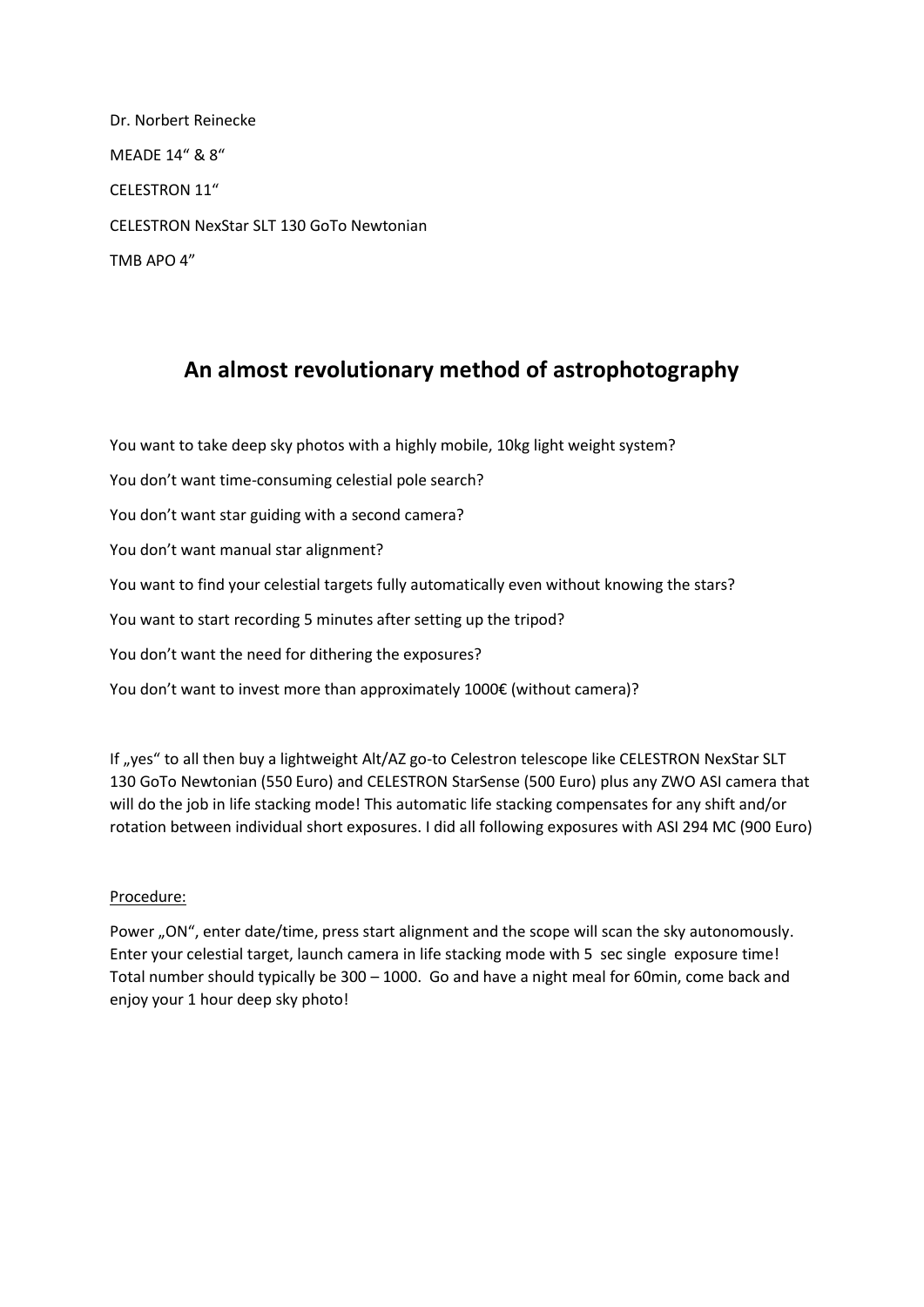

SLT130 + StarSense + ZWO ASI 294MC



IC 434: 258 x 5 sec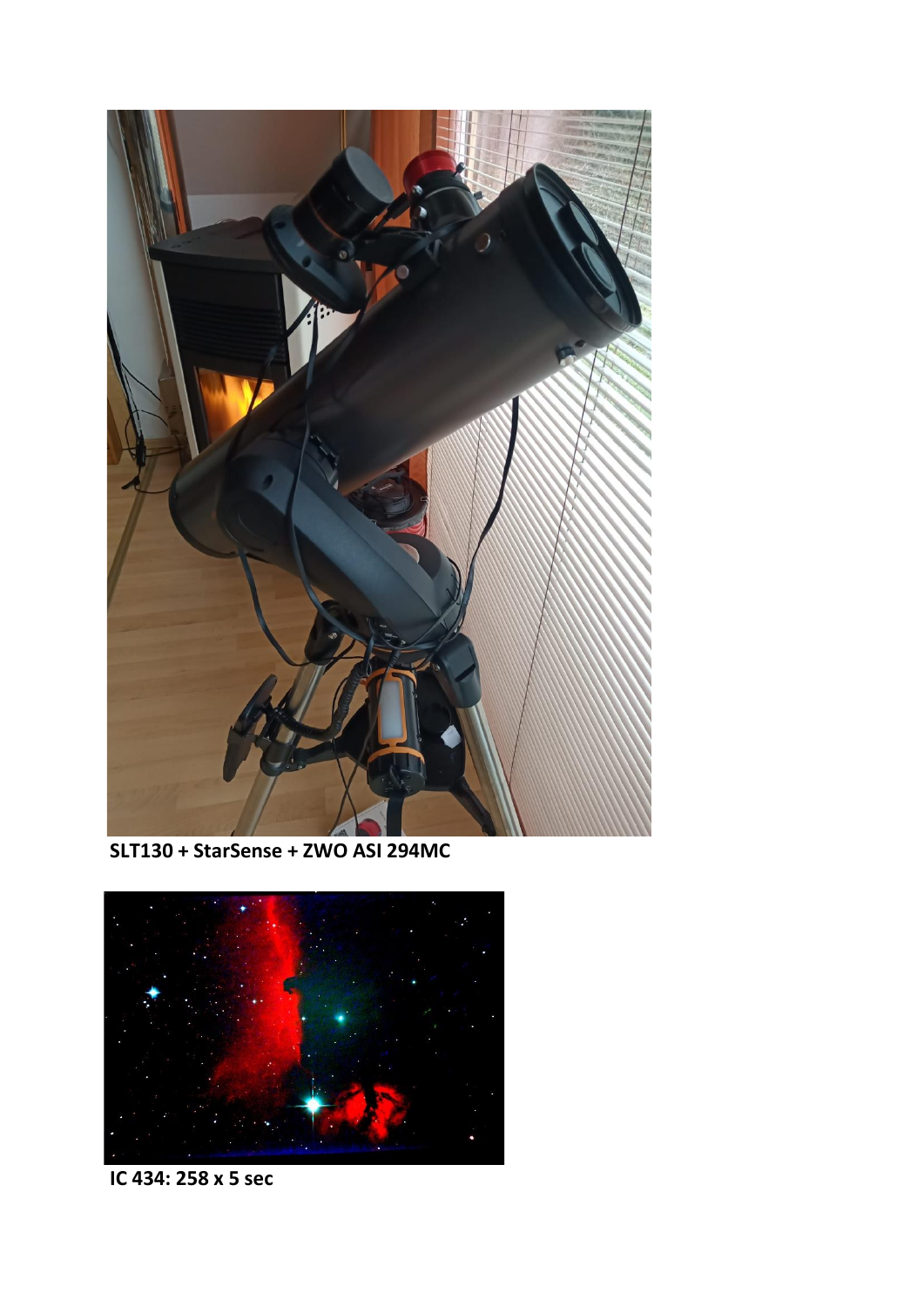

**M104: 419 x 5 sec**



**M51: 305 x 10 sec, Image processing: Udo Zlender**